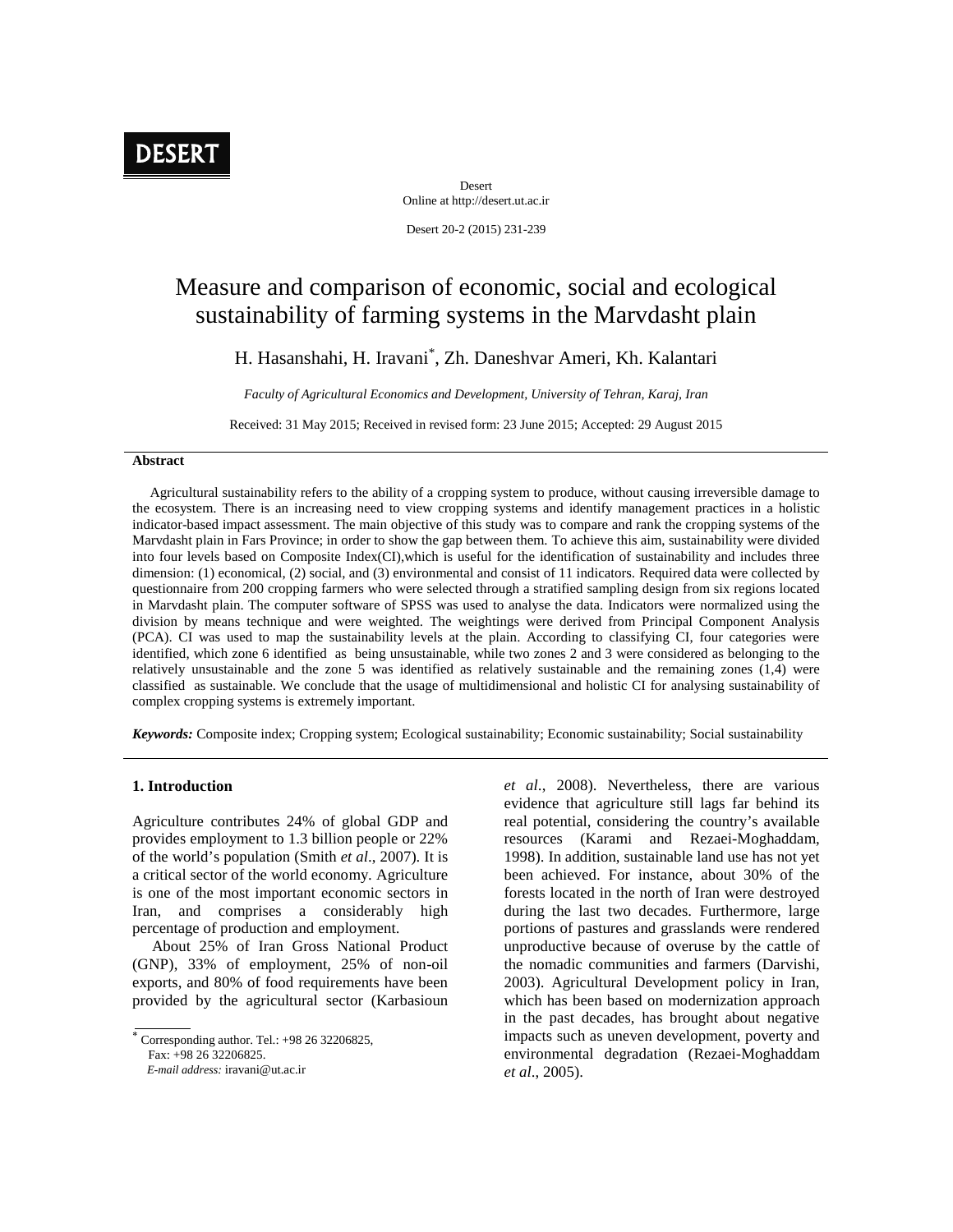As the ways in which cropping systems are managed and evaluated are heavily dependent on human values, economic and social components of cropping systems have been overemphasized in the past. There is an increasing need to view cropping systems and holistically identify remedial management practices (Pacini *et al*., 2004). Since the publication of the Brundtland report, the concept of sustainability has received increasing attention in agricultural research. There would appear to be some consensus that sustainability has three basic features: environmental soundness, economic viability and social acceptability (Dumanski and Pieri, 2000; Ogaji, 2005). Pannell and Schilizzi (1999) argue that sustainability indicators are practical and reasonable vehicle for attempting to deal with the multifaceted nature of the ambiguous term 'sustainability'. As understanding of the complex relationship between agriculture and environment increases, many indicators of agricultural sustainability, environmental sustainability and the effect of agriculture on natural resources and the environment have been developed (Wei *et al*., 2007). However, links between sustainability indicators and agricultural management practices on one hand, and economic policies on another hand, are not well defined. As a consequence, farmers, policy makers and administrators do not have enough information to alter management systems according to environmental needs (Ahuja, 2003).

Most of the survey on agriculture has been done by economists and is based on farm-level data. Economic studies have focused on the efficiency of resource allocation and development pattern differences between small and large farms while ignoring the sustainability. According to the sustainability paradigm, no single dimension should be allowed to dominate development decision. In fact, each of the spheres should be taken into equal consideration prior to any economic decision.

There are few studies on sustainability based on an indicators framework. One good example of the application of indicators in sustainability is an index system of sustainable development constructed by Xu (2004), which included five supporting systems consisting of 95 factors that are selected as basic indices at the provincial level. The few studies restricted to some parts of Iran, are marred by limitations of the methods, variables and indicators used, and are limited mainly to the identification of sustainability. There are new systems of agricultural sustainability indicators that stretch beyond the discrete measurement of environmental and Emphasis on social sustainability is influencing the makeup of current sustainability indicators (Meadows, 1994). Thus, good measurements of ecological and economic conditions remain very important to gauging progress toward sustainability. However, other indicators, especially social indicators, are playing a role in determining sustainability in general and agricultural sustainability in particular (Roseland, 1998). Thus, sustainable agricultural development includes three inter connected, mutually inclusive themes, or spheres: the ecology, society and economics (Fig. 1).



Fig. 1. The three dimension of sustainable agriculture

The parameters of sustainable agriculture have grown from an original focus on ecological aspects to include: first economic and then broader social dimension. The core concerns of sustainable agriculture are to reduce negative environmental and health externalities, to enhance and utilize local ecosystem resources, and preserve biodiversity. More recent concerns include topography, slope, and soil quality; in broader recognition for ecological sustainability in agricultural activities (Saltier *et al*., 1994; Hayati, 1995; Rezaie-Moghadam, 1997; Ingels *et al*., 1997; Comer *et al*., 1999; Boshard, 2000; Anderson, 2005). According to sustainable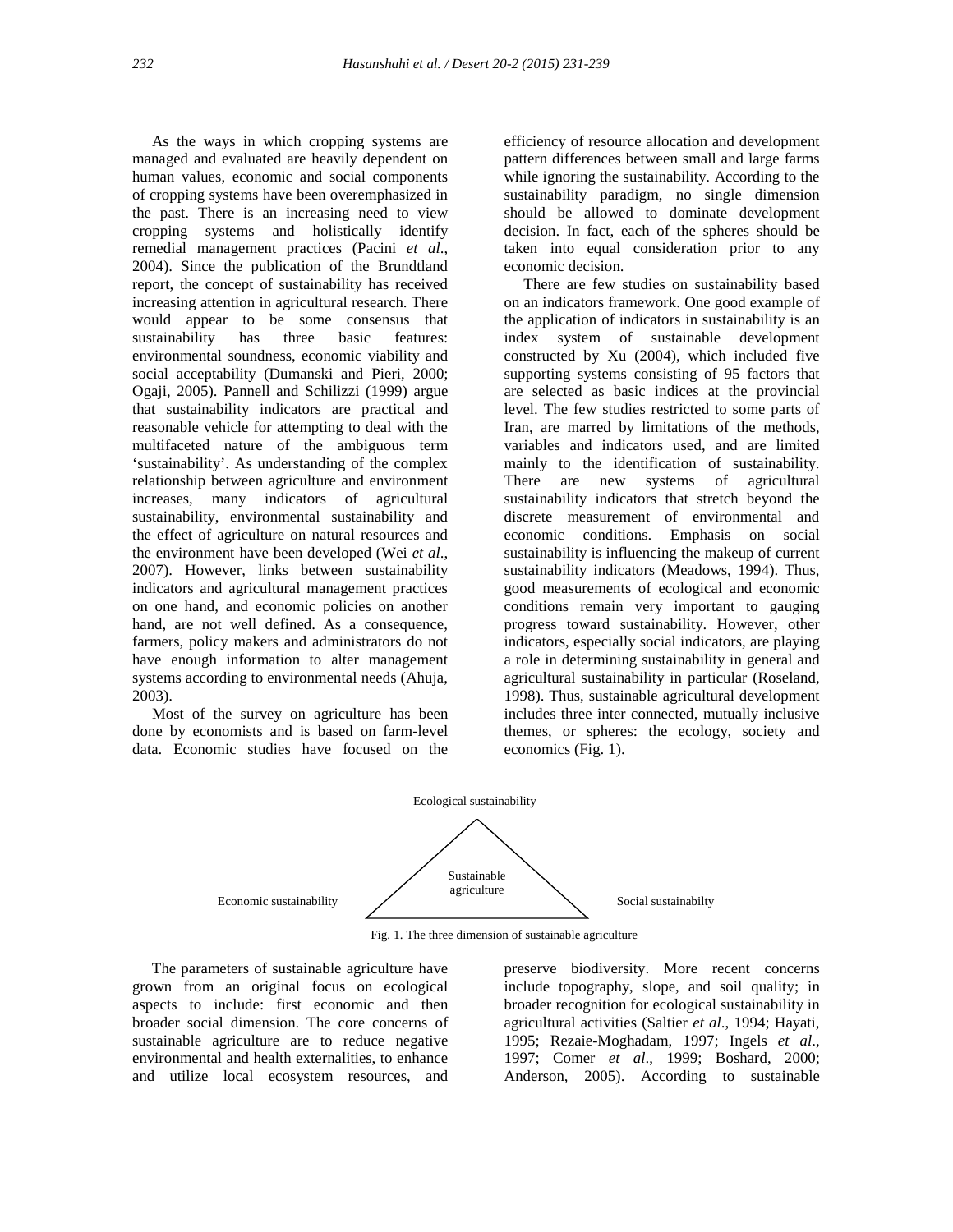paradigm, mechanization, fertilizer consumption, alternation cultivation, pesticides consumption, and irrigation cycle are the main indications of sustainable agriculture (Gahinl, 1998).

Economic perspectives on sustainable agriculture attempt to assign value to ecological parameters and include area under cultivation, agricultural productivity, and income earned from agriculture (Karami, 1995; Herzog and Gotsch, 1998; Pannell *et al.*, 2000; Comer *et al*., 1999; Lyson, 1998; Glenn, 2000; Andreoli and Tellarini, 2000; Koeijer *et al*., 2002; Rasul and Thapa, 2003; Gafsi *et al*., 2006; Passel *et al*., 2006).

In social aspect, sustainable agriculture is often associated with farmers' participation, their satisfaction, technical knowledge, ability of farmers and their social capital. (Guy and Rogers, 1999)

This paper is concerned with the identification and interpretation of sustainability dimensions. The purpose of this paper is to provide an analysis tool for improving the sustainability of cropping systems, in which a holistic impact assessment system is adopted. The intensively cropped systems of the Marvdasht plain is taken as the case study area. As a main agricultural production centre in Iran, the Marvdasht plain has different agricultural1attributes/characteristic in various proportions. Agricultural production in this plain includes a variety of activities and the obtained diverse results make it much more difficult to evaluate their sustainability.

In this research, an approach to construct composite index (CI) was first developed. Then the main results of sustainability disparities based on the collected data were analyzed. This allows a clearer comparison of sustainability levels. High or low levels of each characteristic (sub-indicator) were identified, sustainability levels c mapped, and possible strategies, which can be used to reduce the imbalances proposed. This new information can contribute to development planning, policy making and implementation.

#### **2. Materials and Methods**

#### *2.1. The study area*

Marvdasht plain is in the centre of Fars Province, with an area of 3687 km<sup>2</sup>. It is the largest agricultural zone (containing 14% of the cultivated land) in the Fars Province. Irrigation is applied intensively and extensively, and agricultural water use accounts for approximately

94% of total water consumption in this region. In addition to water, farmers in the region use fertilizers intensively in order to maximize crop yields. However, there is evidence that farmers in this area over-fertilize and over-irrigate their crops (Shahvali, 2008; Mohammadi, 2009).

## *2.2. Methodology*

The statistical population of this study consisted of wheat cropping farmers. Sample size included 200 persons selected through stratified random sampling. A questionnaire, including closed questions, was prepared and used for data collection. To pilot test the survey questionnaire, 30 interviews were carried out with selected farmers and some questions were changed, added, or deleted where necessary. A total of 200 questionnaires were completed and various quantitative methods of data analysis were applied. Descriptive statistical analyses, such as frequency tables, percentage, and mean were used to determine the general status of the studied society. Furthermore, composite index (CI) was used to evaluate of agricultural sustainability. The computer software of SPSS was used for data analysis.

$$
n = \frac{N(t,s)^2}{Nd^2 + (t,s)^2}
$$
 (1)

$$
n = \frac{35000(1.96 * 0.36)^2}{35000(0.05)^2 + (1.96.0.36)^2} = 200
$$

The procedure for calculating CI is divided into two main parts. The first part is selection of proper sustainability indicators that belong to each sub-index and then computing the sub-index. The second is deriving the weights of sub-indices and combining these weights with the sub-indices to obtain the final CI. Providing an explicit conceptual framework for the CI before the selection of indicators, and the usefulness of multivariate analysis (PCA); to weight the individual indicators, allow for reduction of the number of individual indicators by aggregating them into a Composite Index (CI), which will enable comparisons of counties in specific dimensions regarding sustainability performance. Hierarchically, nine steps were followed in this research, which are summarized in Figure 2.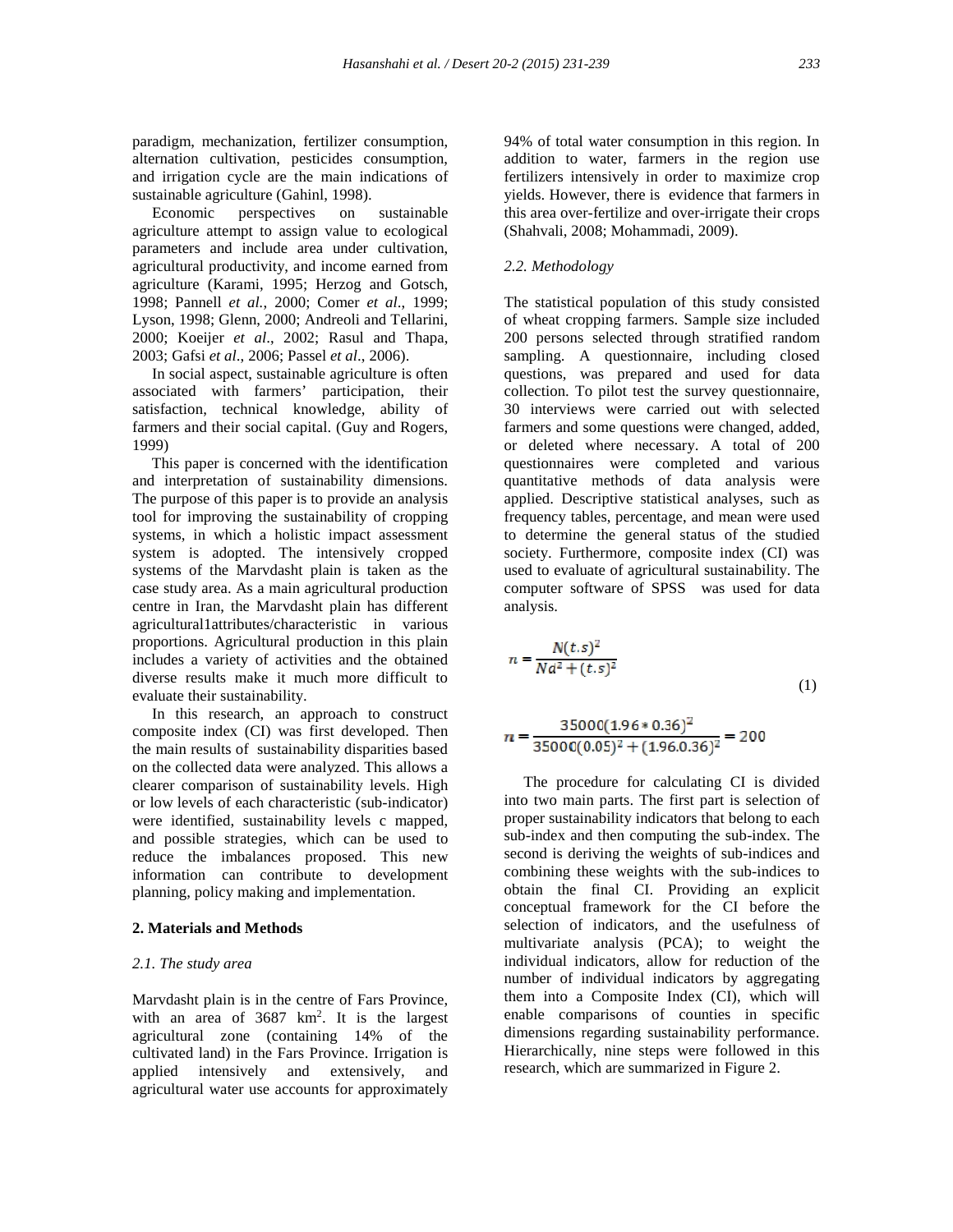## *2.2.1. Selection of Indicators*

Good indicators provide key information on environmental, social or economic system and they allow analysis of trends and cause and effect of relationships (Veleva and Ellenbecker, 2000). Indicators should be separated from disparity oriented indicators. Because of the limitations to related data, 11 indicators in three dimensions based on the conceptual framework were selected for the study.



Fig. 2. Methodology of evaluation of Agricultural Sustainability (Source: Adopted from Krajnc and Glavic, 2005) I

## *2.2.2. Grouping of Selected Indicators*

Selection of indicators are fulfilled in grouping framework. The main dimensions of sustainabilty includes: Social,  $d=1$ , Economical,  $d=2$  and Environmental, d=3 groups of indicators (Fig. 2).

# *2.2.3. Validation of the Indicators*

According to Girardin *et al*. (1999) the methodology underlying the elaboration and development of indicators should fit scientific standards, which implies a procedure of validation. At this stage, the relevance and applicability of the indicators to the main research goal, have been investigated by agricultural science experts and informants selected from academic members of Iranian faculties of agriculture who judged the validity of indicators based on mentioned objectives.

#### *2.2.4. Judging the Indicators*

Indicators have positive and negative impact on sustainability; so for aviodance of bias in the final result, positive and negative indicators should be discriminated. These two types of indicators are also denoted at this stage.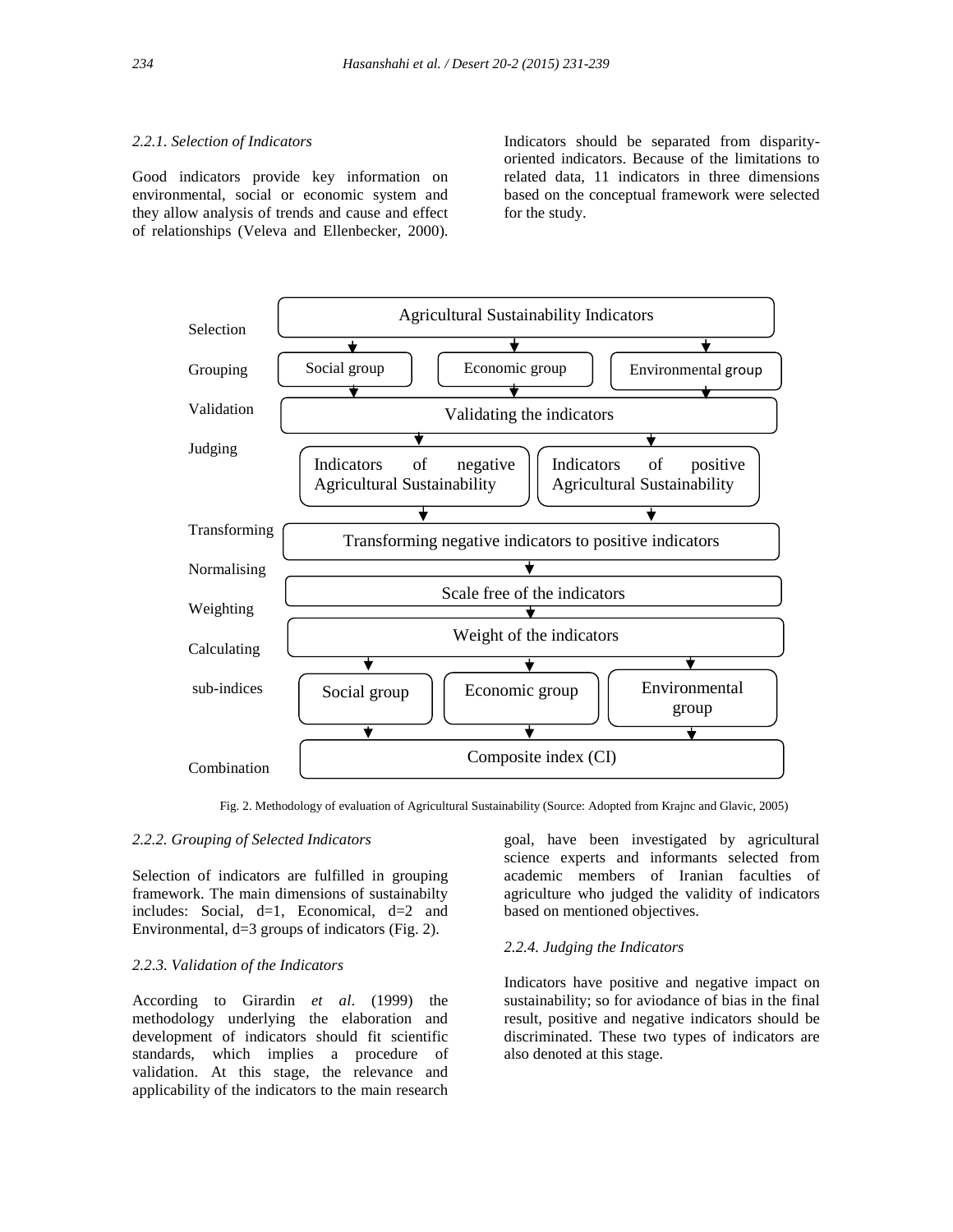#### *2.2.5. Transforming the Indicators*

In this section, indicators that have negative impact on sustainability were converted to positive indicators. There are two methods for changing negative indicators to positive ones; converting the value of the indicators and subtracting from the absolute value (Kalantari, 2001). We employed the first method by using the following formula:

$$
[Xij] = \frac{1}{Yij}
$$
 (2)

Xij is the indicators with positive value, Yij is value of the negative indicator j for county i.

#### *2.2.6. Normalizing the Indicators*

As each index uses different measurement scales, an elimination of scale bias was made. There are many methods for making the indicators scalefree. These include: ranking, standardized score, re-scaling, distance to a reference, categorical scales, indicators above or below the mean and division by mean (Nardo *et al*., 2005). The method of dividing by mean was used to remove the scale biases. As Kalantari (2001) pertinently remarks, "If the observation for each indicator is divided by the mean, one can get rid of the bias of scale without affecting the relative position of the region in the series. The transformation does not disturb the "dispersion" of the variables, since the coefficient of variation of the original series is retained as the standard deviation or the coefficient of variation of the transformed series." We adopted the division by mean as follows:

$$
Zij = \frac{Xij}{X} \tag{3}
$$

Zij is the normalized indicator matrix with scale free value, Xij is the value of indicator j for county i and  $\overline{\mathbf{i}}$  X is the mean value of indicator  $\overline{\mathbf{i}}$ .

### *2.2.7. Weighting the Indicators*

After the elimination of scale bias, a common practice in constructing CI is to assign a weight to each sub-indicator, and then use certain aggregation functions to calculate CI for a set of individual indicators. The multivariate method of 'Principal Components Analysis' is suggested for computing CI. In the present study, principal componentsanalysis method was used to derive weighs for each of the indicators. The weights for sustainability dimensions were calculated.

| Table 1. Total variance explained |             |               |              |
|-----------------------------------|-------------|---------------|--------------|
| Component                         | Eigenvalues | % of Variance | % Cumulative |
|                                   | 8.576       | 37.28         | 37.28        |
|                                   | 7.413       | 32.22         | 69.51        |
|                                   | 1.26        | 18.55         | 88.06        |

| Table 2. Indicators used in this research and their weight extracted with Principle Component Analysis (PCA) |  |  |
|--------------------------------------------------------------------------------------------------------------|--|--|
|                                                                                                              |  |  |

| Indicators               | weightes |
|--------------------------|----------|
| Soil fertility           | 0.95     |
| Fertilizer application   | 0.65     |
| Pesticide application    | 0.84     |
| Water application        | 0.93     |
| Area cultivated          | 0.82     |
| Crop yeild               | 0.80     |
| Income                   | 0.92     |
| Profit                   | 0.78     |
| Employment               | 0.85     |
| Educated programs        | 0.74     |
| Farmers' socia situation | 0.91     |

 $CI = \Sigma I * W$ 

(4)

CI: Composite index

I: Normalised indicators

W: weighte

In this research, sustainability situation is divided into quadruple group which includes ISDM (Interval Of Standard Deviation from the Mean). In this method, data were divided into four levels. A= Unsustainable, B= Relatively unsustainable,  $C=$  Relatively sustainable,  $D=$ Sustainable.

A: Min  $A <$  Mean-St.d B: Mean-St.d B <Mean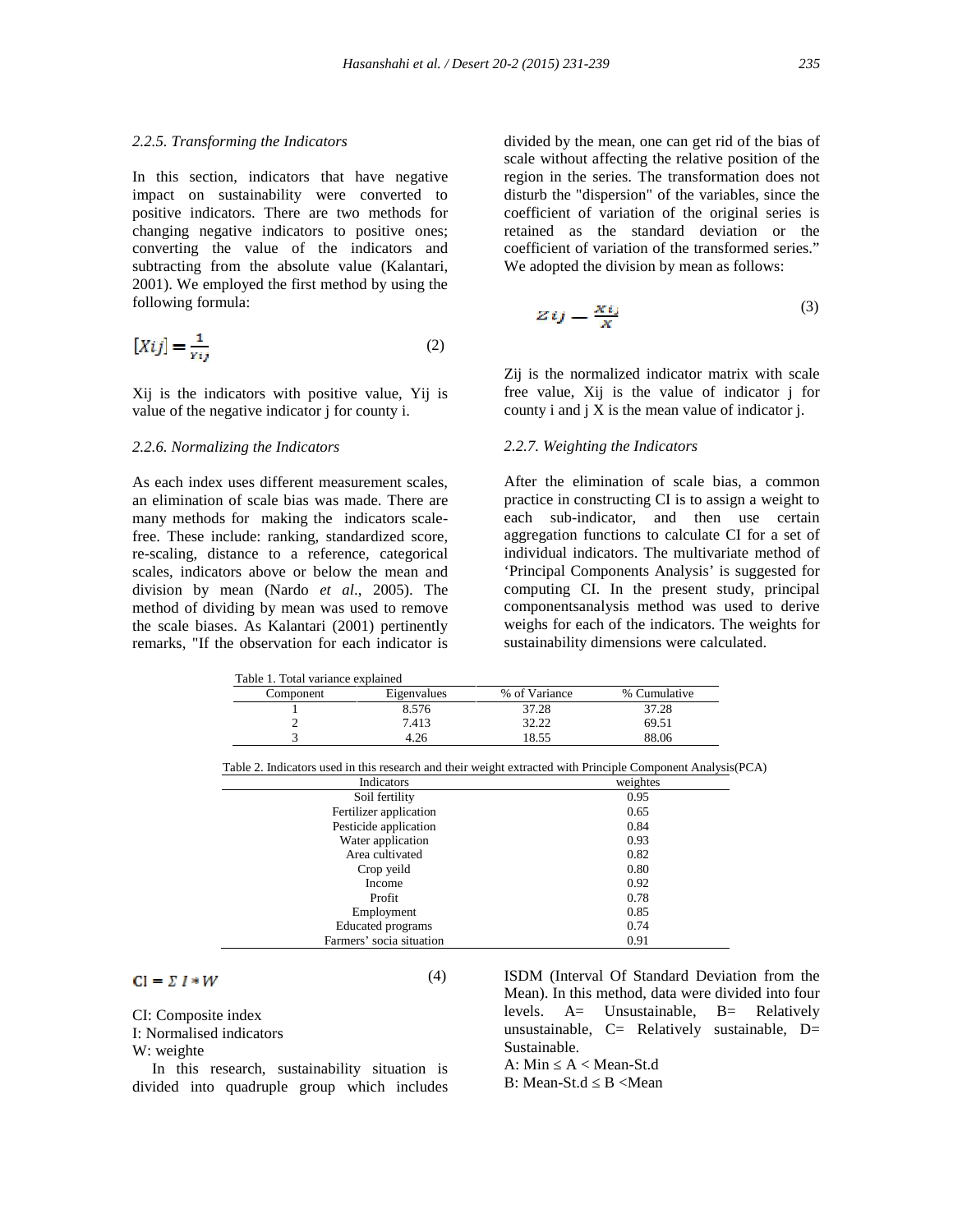C: Mean C < Mean+St.d (7) Agricultural sustainability is the aggregate of C ≤ Mean+St.d D: Mean+St.d  $D <$  Max

# **3. Results and Discussion**

The results of descriptive analysis of the data showed that, in terms of age structure, about 14.5% of the farmers were 20-40 years, 25.5% were in 40-60 years and 60% in their 60s. In respect to literacy, about 75% of farmers were illiterate, 17% attended primary school, 6% of them had received secondary and high school education and 2% of them had high school graduation certificate. Income of farmers is also a crucial factor in achieving sustainable agriculture. And about 68.3% of the respondents have less than or equal to 1000000, 14.8% of them have 1000000-2000000, 6.3% of them have 2000000- 3000000, 10.6% of them have 3000000 and more. The average farming land size and cultivated lands in the studied area were 10 and 4.5 ha, respectively. The average wheat production per hectare was 4.5 tons.

To assess sustainability of agricultural sector, indicators studied were: soil fertility, fertilizer application, pesticide application, water application, area cultivated, crop yeild, income, profit, employment, education programs, and farmers' social situation.

Table 3. Sustainability situation of cropping systems

| these indices, which are presented in Figure (4)              |
|---------------------------------------------------------------|
| The proposed methodology to compare and rank                  |
| all 6 zones, with reference for each dimension in             |
| the first part and then to combine sub-indices to             |
| construct the final CI in the second part, were               |
| applied. The results are presented in Table 3.                |
| From the point of view of social sustainability, it           |
| is found that zone 4 is at the top and zone 1 is at           |
| the bottom of the ranking scale, while this zone is           |
| at the top in terms of economic dimension.                    |
| Besides, zone 5 has the highest rank in terms of              |
| environmental, and zone 4 is placed in the second             |
| position. Social sustainability in zone $4(0.97)$ is at       |
| the top of the ranking and zone $3(0.90)$ , $5(0.89)$ ,       |
| $6(0.78)$ , 2 $(0.64)$ and 1 $(0.61)$ , respectively, are     |
| placed in the next positions. So, zone 4 and 3 are            |
| relatively sustainable but zone 2 is not from the             |
| point of view of social dimension. Zone 1(3.54)               |
| emerges as the most sustainable regarding                     |
| economic dimension and zone $4(2.06)$ takes the               |
| second position and zone 3 $(1.26)$ , 5 $(0.81)$ , 6 $(0.36)$ |
| and $2(0.30)$ , respectively, are placed in the next          |
| positions. Besides, zone $4(2.68)$ has the highest            |
| rank in terms of environmental sustainability and             |
| zone 5(2.75), 2(1.91), 1(1.54), 3(0.81) and 6(0.38)           |
| are placed in the next positions.                             |

|                              | Zone 1 | Zone 2 | Zone 3 | Zone 4 | Zone 5 | Zone 6 |
|------------------------------|--------|--------|--------|--------|--------|--------|
| Sustainability rate          | 5.69   | 2.85   | 2.97   | 5.71   | 4.45   | 1.52   |
| Economic sustainability      | 3.54   | 0.30   | . 26   | 2.06   | 0.81   | 0.36   |
| Social sustainability        | 0.61   | 0.64   | 0.90   | 0.97   | 0.89   | 0.78   |
| Environmental sustainability | . 54   | .91    | 0.81   | 2.68   | 2.75   | 0.38   |



Fig. 3. The situation of sustainability dimensions in Marvdasht plain (source: paper findings)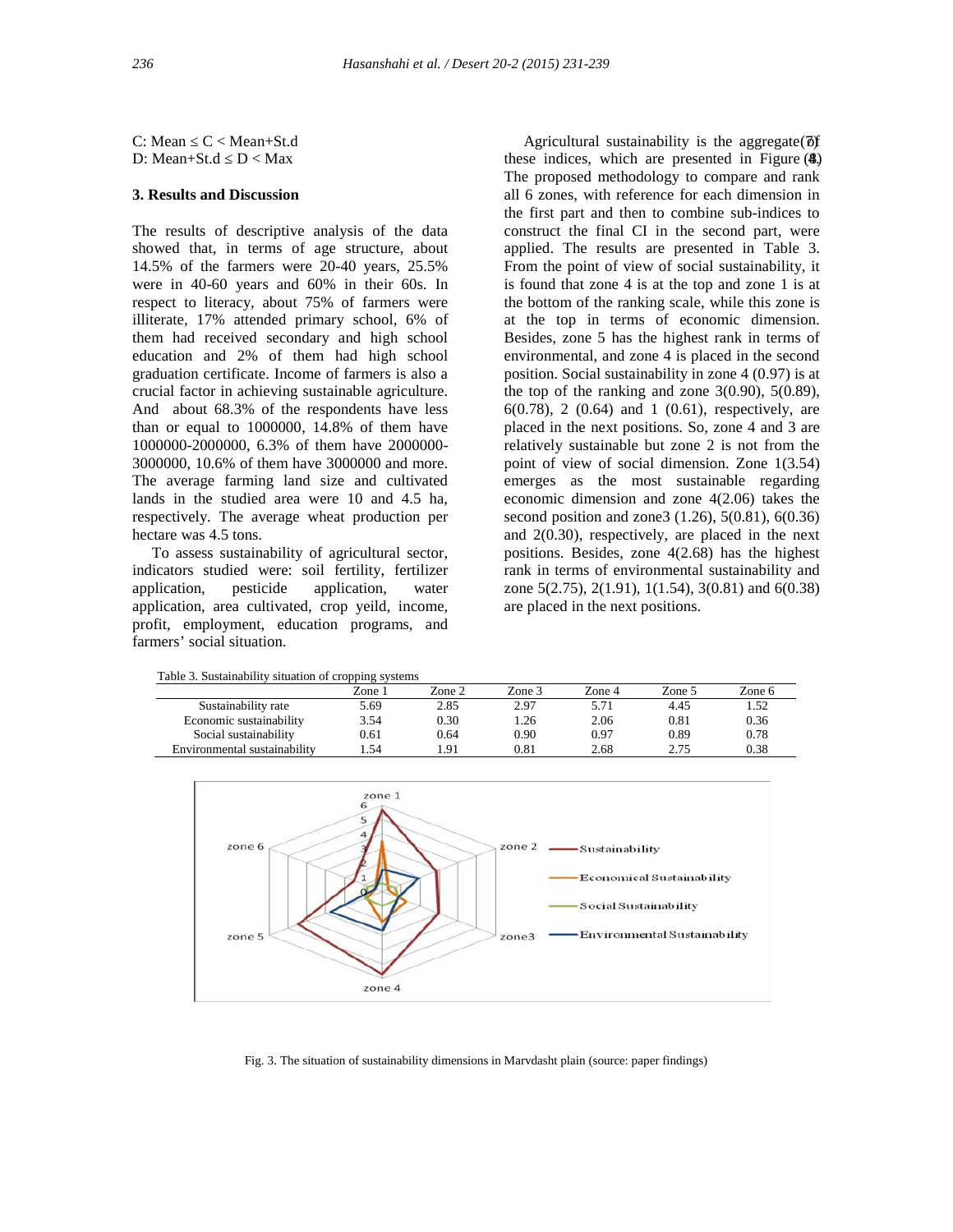It is sufficient here to note that zone 1 and 4 have the highest level of sustainability for CI, on the other extreme, zone 6 is the least sustainable (Table 3). Also, four classifications were chosen. A classificatory scheme is adopted which divides zones into four development categories: unsustainable, relatively unsustainable, relatively sustainable and sustainable. Category 1

(unsustainable) covers zone 6, category 2 (relatively unsustainable) has two zones 2 and 3 and category 3 (relatively sustainable) includes zone 5 and category 4 (sustainable) has two zones 1 and 4. The spatial pattern of agricultural sustainability based on the CI is presented in Figure 4b.



Fig. 4. Six zones in the study area (a), classifying levels of sustainability in Marvdasht Plain (b) (source: paper findings)

## **4. Discussion and Conclusion**

The key contributions of this research are characterizing sustainability along three domains instead of just the single environmental domain common to current sustainability discussion. Attempts have been made to compile information on how the indices were formulated using nine steps, namely: selection, grouping, validation, judging, transforming normalizing, weighting, calculating and combining sub-indices.

This paper has examined the spatial pattern variations in the sustainability of Marvdasht plain with the application of a tool suggested for the assessment of the sustainability from a general and quantitative perspective. It purpose of CI is to display performance of agricultural regions along all the three dimensions of sustainability: social, economic and environmental, in order to provide a good guidance for decision-making. This gives users the ability to make the linkages between the different elements of sustainability. The indices developed for this research move a step closer to

both understanding sustainability more holistically and developing a method for policy makers.

According to the classifying CI, four categories were identified with zone 6 known as being unsustainable (Category 1), while two zones 2 and 3 were considered as belonging to the relatively unsustainable (category 2) and the zone 5 was identified as relatively sustainable (Category3) and the remaining zones (1,4) were classified as sustainable (Category 4). The results show that CI will be based on natural resources, human resources and on the relation between agriculture and the general economic development.

The result of this study can assist agricultural planners and policy-makers in identifying appropriate policies and monitoring the of policy interventions on sustainability. In this case, to reach the ideal sustainability condition, the indicators which are in the unsustainable position should be improved. For example, in zone 2, economic sustainability is very low. So we should have optimized management methods should be implemented. Also in zone 6, environmental sustainability;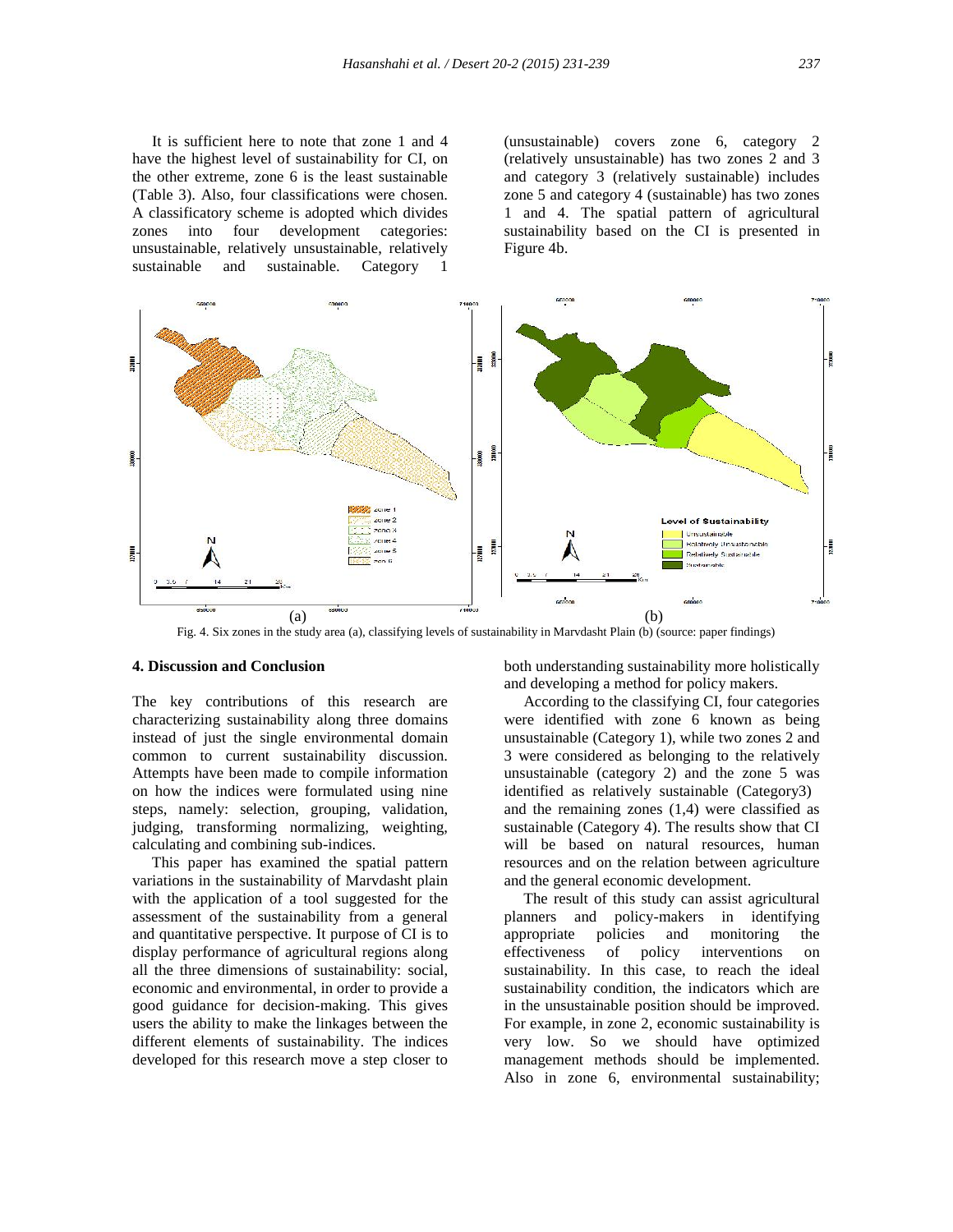because of over-fertilize and over-irrigate their crops, are in the worst position. Thus, it is recommended that farmers are educated about best agricultural activities.

One final note, the study recommend that the usage of multidimensional and holistic CI for analyzing sustainability is extremely important. More specifically, it is a prerequisite for every judgment about sustainability condition, resource allocation, planning appropriate sustainability policies and executing those approaches, to reach sustainability.

#### **Acknomledgements**

The research reported here was financially supported by the College of Agricultural and Natural Resources, University of Tehran, Iran. The authors want to express their gratitude for this support.

#### **References**

- Abdollahzadeh, G., Kh. Kalantari, A. Asadi, R. Fisher, Zh. Daneshvar Ameri, 2012. Spatial Patterns of Agricultural Development: Application of the Composite Index Approach. Journal of Agricultural Science and Technology, 14; 51-64.
- Ahuja, L.R., 2003. Quantifying agricultural management effects on soil properties and processes. Journal of Geoderma, 116; 1–2.
- Anderson, R.L., 2005. Improving sustainability of cropping systems in the central Great Plains. Journal of sustainable Agriculture, 26; 97-114.
- Andreoli, M., V. Tellarini, 2000. Farm sustainability evaluation: Methodology and practice. Journal of Agriculture, Ecosystems and Environment, 77; 43-52.
- Bosshard, A., 2000. A methodology and terminology of sustainability assessment and its perspectives for rural planning . Journal of Agriculture, Ecosystems and Environment, 77; 29-41.
- Comer, S., E. Ekanem, S. Muhammad, S. Singh, F. Tegegne, 1999. Sustainable and conventional farmers: A comparison of socioeconomic characteristics, attitude, and beliefs. Journal of Sustainable Agriculture, 15; 1.
- Darvishi, A.K., 2003. Capacity and Ability of Sustainable Development in Iran. Iranian Journal of Agricultural and Ecologic Development, 5; 30-53.
- Dumanski, J., C. Pieri, 2000. Land quality indicators: research plan. Agriculture, Journal of Ecosystems and Environment, 81; 93–102.
- Gafsi, M., B. Legagneux, G. Nguyen, P. Robin, 2006. Towards sustainable farming systems: Effectiveness and deficiency of the French procedure of sustainable agriculture. Journal of Agricultural Systems, 90; 226– 242.
- Gahinl, A., 1998. The Search for Useful Indicators: Attempts to Measure Agricultural Sustainability. Journal of Environment, 38; 15–31.
- Girardin, P., C. Bockstaller., H. Van der Werf, 1999. Indicators: Tools to Evaluate the Environmental Impacts of Farming Systems. Journal of Sustainabale and Agriculture, 13; 5–21.
- Guy, S.M., D.L, Rogers, 1999. Community surveys: Measuring citizens' attitudes toward sustainability. Journal of Extension, 37; 3.
- Hayati, D., 1995. Factors influencing technical knowledge, Sustainable agriculture knowledge and sustainability of farming system among wheat producers in Fars province. M.Sc. thesis, agricultural extension and education, University of Shiraz, Iran.
- Herzog, F., N. Gotsch, 1998. Assessing the sustainability of smallholder tree crop production in the tropics: A methodological outline. Journal of Sustainable Agriculture, 11; 4.
- Ingels, C., D. Campbell, M.R. George, E. Bradford, 1997. What is sustainable agriculture? Available from http://www.sarep.ucdavis.edu/concept.htm.
- Karami, E., K. Rezaei Moghaddam, 1998. Poverty and Sustainable Agriculture: A Qualitative Analysis. Iranian Quarterly Journal of Rural Development Studies, 2; 1- 29.
- Karami, E., 1995. Agricultural Extension: Question of sustainable development in Iran. Journal of Sustainable Agriculture, 5; 1-2.
- Karbasioun, M., M. Mulder., H. Biemans, 2008. Changes and Problems of Agricultural Development in Iran. World Journal of Agricultural Science, 4; 759-769.
- Kalantari, Kh., 2001. Regional Development Planning; Theories And Techniques, Khoshbin Publications, Tehran, Iran, P; 290.
- Koeijer, D., A. Wossink, C. Struik, A. Renkema, 2002. Measuring agricultural sustainability in terms of efficiency: the case of Dutch sugar beet growers. Journal of Environmental Management, 66; 9-17.
- Krajnc, D., P. Glavic, 2005. How to Compare Companies on Relevant Dimensions of Sustainability. Journal of Ecological and Economic, 55; 551– 563.
- Lyson, T.A., 1998. Environmental, economic and social aspects of sustainable agriculture in American Land Grant Universities. Journal of Sustainable Agriculture, 12; 2-3.
- Meadows, D.H., 1994. The Limits to Growth: A Report for the Club of Rome's Project on the Predicament of Mankind. New York, Report number: 1, PP; 33-42.
- Mohammadi, H., 2009. Investigation of water productivity in Marvdasht. Journal of Agricultural Economics, PP; 25-37.
- Ogaji, J., 2005. Sustainable agriculture in the UK. Environment, Journal of Development and Sustainability, 7; 253–270.
- Pacini, C., A. Wossink, G. Giesen, C. Vazzana, R. Huirne, 2004. Evaluation of sustainability of organic, integrated and conventional farming systems: a farm and field scale analysis. Journal of Agriculture, Ecosystems and Environment, 92; 273–288.
- Pannell, D.J., S. Schilizzi, 1999. Sustainable agriculture: a question of ecology, ethics, economic efficiency or